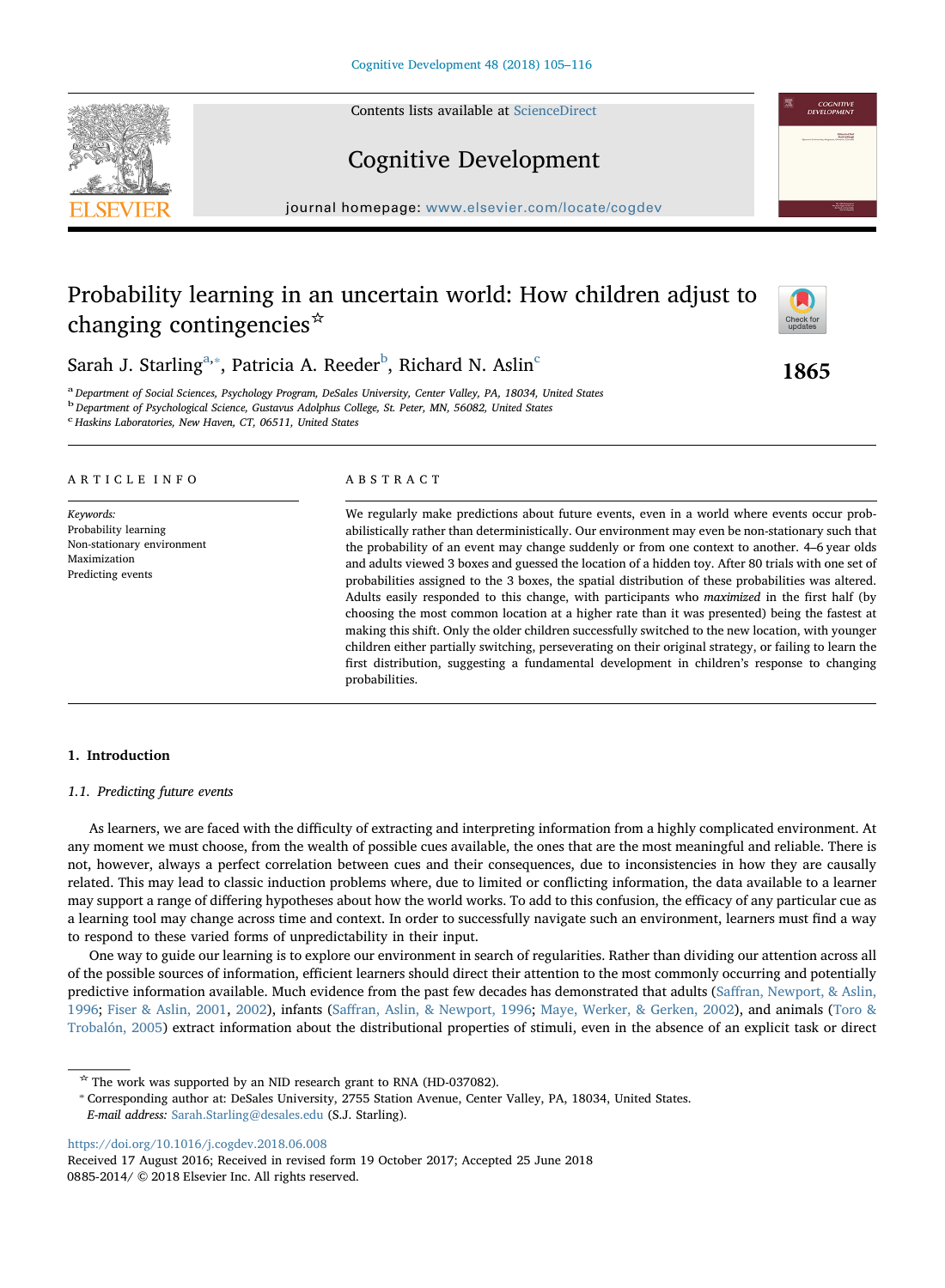feedback about how cues and consequences are linked (see review by [Aslin & Newport, 2012\)](#page-11-6). In addition, a wealth of recent evidence has demonstrated that not only are human infants and children sensitive to this distributional information, but they can utilize it to make inferences about the likelihood of event outcomes.

For example, young children are highly sensitive to the causal relationships between events ([Gopnik et al., 2004\)](#page-11-7). By 8 months of age infants are able to determine the likelihood of potential outcomes and then use this information to make predictions about what future events should and should not occur [\(Téglas, Girotto, Gonzalez, & Bonatti, 2007;](#page-11-8) [Xu & Garcia, 2008\)](#page-11-9). Moreover, children may use a mature, rational strategy for making inferences about causal events in the absence of feedback [\(Denison, Bonawitz, Gopnik, &](#page-11-10) Griffi[ths, 2013\)](#page-11-10).

In an ideal world, one would want to predict specific events, but that ability is quite rare because most events are not cued with perfect reliability. For example, we can be certain that sunrise will follow sunset, but we are much less certain about whether sunrise will be followed by a sunny or a cloudy sky. We can, however, make general predictions by gathering information about base rates. For example, over the course of a year, we might observe that the ratio of sunny to cloudy days is 5:1 (San Diego) or 1:5 (Rochester). This base-rate estimate plays an important role in how one would prepare to greet the day: carry an umbrella in Rochester or apply sunscreen in San Diego. Thus, knowledge about distributions of events, in a given context, can influence our predictions and lead to successful outcomes. However, very few outcomes are predicted by a single cue. The presence of clouds is not the only cue to the likelihood of needing an umbrella, especially when the base rate of clouds is high.

Thus, in many domains, the information available to us when we need to predict future events may be inconsistent or contradictory. But in addition to this unpredictability is the fact that the distributions of events in our environment may change over time. Our future behavior will be influenced by whether we believe that our probabilistic environment is stationary or non-stationary. Stationarity assumes that the relevant probabilities stay the same over time, at least in a given context. So although we cannot perfectly predict upcoming events, the distribution of events will not change. If we expect a non-stationary environment, however, then we know that the probabilities that we have learned thus far may shift. For example, as winter ends and spring begins, the likelihood of a sunny day increases and thus we need to update our expectations and behaviors accordingly. One methodology that is particularly well suited to exploring how learners interpret these types of inconsistencies is probability learning, which requires participants to predict future events in a probabilistic task.

#### 1.2. Behavioral strategies in probability learning tasks

When faced with the task of predicting future events in a non-deterministic environment, a learner seeking to maximize accuracy or reward could employ one of two main strategies. One is to make predictions that directly match the exposure probabilities observed in the environment, a pattern known as probability matching. The other is to nearly always choose the more common outcome, a pattern known as maximization (c.f., [Estes & Straughan, 1954](#page-11-11)). In several classic experiments, participants were presented with two light bulbs and on each trial were asked to predict which light would illuminate (e.g., [Neimark, 1956;](#page-11-12) [Gardner, 1957,](#page-11-13) [1958;](#page-11-14) [Weir, 1972](#page-11-15)). After participants made a choice, one of the bulbs would turn on. For example, one bulb turned on 70% of the time and the other bulb 30% of the time. In this situation, maximizing on the more probable alternative is the better strategy because it leads to higher overall accuracy. If the participants were probability matching (i.e., picking the 70% light on 70% of the trials and picking the 30% light on 30% of the trials), then their overall accuracy would average 58% correct (49% + 9% respectively). If, on the other hand, learners chose the 70% light on every trial, their overall accuracy would be 70% correct (70% + 0%). For this reason, maximization is the best behavioral pattern if (1) the environment is truly probabilistic (i.e., there is no deterministic pattern to the order of the lights), (2) the goal is to correctly choose the location of the light as often as possible and (3) the environment is stationary, meaning that there is never any change in the presented probabilities. It is not obvious, however, what the best approach would be in a non-stationary environment if our goal is not only to maximize reward in the short term but also to recognize a global shift in probabilities so that the learner can adjust their response pattern to optimally match the updated probabilities.

Studies of probability learning have demonstrated that highlighting the majority location, either by increasing its cue-salience ([Gardner, 1957](#page-11-13)) or by increasing the number of minority alternatives [\(Gardner, 1957;](#page-11-13) [Weir, 1964,](#page-11-16) [1972](#page-11-15)), promotes the selection of the majority location above the level of probability matching. This same phenomenon has been found in auditory language learning experiments ([Hudson Kam & Newport, 2009](#page-11-17)). This tendency to over-predict the majority choice may partially result from the fact that as the number of choices increases, the likelihood of each of the minority choices being correct decreases. This maximizing tendency is a rational response by adults to the memory demands of keeping track of multiple alternatives, especially when choices are based on a sparse sampling of the input.

Although maximizing in a stationary environment leads to an overall higher level of accuracy, adults tend to probability match rather than maximize in most simple choice-tasks ([Gardner, 1957;](#page-11-13) [Weir, 1964](#page-11-16), [1972](#page-11-15)) and in language learning experiments ([Austin](#page-11-18) & [Newport, 2012;](#page-11-18) [Hudson Kam & Newport, 2005,](#page-11-19) [2009](#page-11-17)). Children, however, are more likely than adults to show maximization or boosting behavior that enhances the choice of the majority location (Stevenson & Weir, 1959: Weir, 1964). When given access to the same input, why might children act differently than adults? It seems unlikely that they are better strategizers than adults. Rather this behavior could be based on their greater cognitive limitations, such as poorer memory for the outcomes of past choices when there are multiple locations to keep track of. This same reliance on memory for past outcomes could form the basis for the influence of complexity on maximizing behavior in adults when they are faced with 3 or more choices [\(Gardner, 1957](#page-11-13); [Weir, 1964](#page-11-16), [1972](#page-11-15)). It could also be based on the fact that children require more data than adults to be confident that further exploration is not necessary to maximize performance on the task (as in [Denison et al., 2013](#page-11-10)).

Evidence in support of these explanations for developmental differences in probability learning tasks comes from a study using a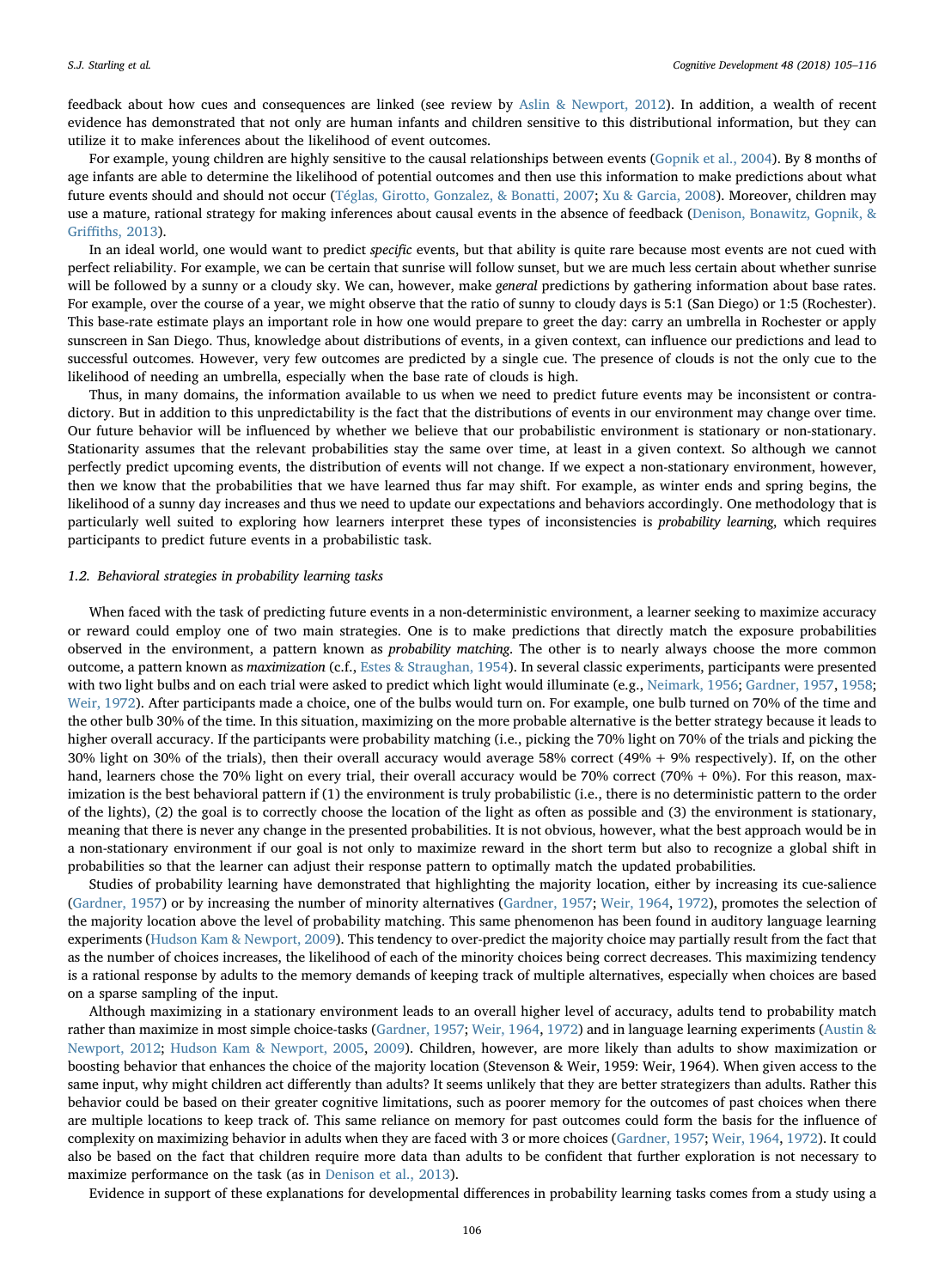partial reinforcement design, in which one correct option is reinforced at a specific rate, while the other options never lead to reward. [Weir \(1964\)](#page-11-16) tested participants from ages 3–18 on a three-choice test where the majority location was reinforced at 33% (33–0–0) or 66% (66–0–0). Across the final 20 trials, both the youngest and the oldest participants maximized more often than children aged 7–15, but they reached this behavior by different strategies. The 3–5 year old children reached asymptotic behavior very early, focusing on the one option that produced a reward. The danger of a short exploration period is that the explorer cannot immediately tell whether only one location is ever rewarded, as in this task, or whether they have just been unlucky in their first few guesses. The 18 year olds, on the other hand, came to this behavior slowly after exploring all of their options, possibly through a desire to find the best reward rate and discovering over time that the other two locations were unlikely to produce a reward. Additionally, school aged children are the most likely of any age group to pick a successive choice pattern, such as Left-Middle-Right or Right-Middle-Left and stick with it ([Craig & Myers, 1963;](#page-11-20) [Derks & Paclisanu, 1967](#page-11-21); [Weir, 1964](#page-11-16)). This suggests that young children will quickly settle on whichever location led to a reward, middle-aged children make use of repetitive patterns to explore the space but are unable to move past these attempts, and the oldest children are able to test multiple hypotheses until coming to the best solution.

#### 1.3. Responding to shifts in the environment

The learning situation changes, however, when the assumption of stationarity is relaxed and a learner is exposed to a shift in probabilities. Consider a foraging task in which an animal has previously visited three food sources. Early in the season it may be that bush A is much more likely than bush B or bush C to have the good tasting berries (70–15–15). But as the year goes on, it is possible that this might change such that bush B is now the better bet (15–70–15). In order to make a rational choice about where to go for food, the animal must notice and respond to this change in the environment. If the animal is sampling according to the original 70–15–15 distribution, then once the majority location has lost its good-tasting berries, their choices must yield significantly inferior outcomes compared to past choices, and the decision to abandon the majority location must be followed by sampling either (or both) of the minority locations. This shift in sampling from the three locations is subject to considerable uncertainty, yet failing to shift runs the risk of grossly undershooting the optimal sampling strategy. If the input distribution undergoes shifts only rarely, then staying with the initial sampling strategy has relatively little cost – the change will be discovered eventually as more data are gathered. However, if the input distribution shifts repeatedly after short periods of stability, then maximizing is a suboptimal strategy – it prevents the learner from sampling the current minority location(s) that could quickly become the majority location. Thus, learners should strike a balance between sampling and exploiting the alternatives ([Kamil & Roitblat, 1985\)](#page-11-22). If they sample the input extensively so that they have high confidence in the underlying contingencies, they will delay achieving the maximum set of rewards. If, on the other hand, they quickly settle on one choice and do not sample enough to explore other choices, they might miss out on the best choice in the future ([Keasar, Rashkovich, Cohen, & Shmida, 2002](#page-11-23)).

Given the differences seen in adult and child responses on probabilistic tasks, we can ask how adults and children will behave in a non-stationary environment. Data from the reversal-shift literature indicates that adults and children respond differently when given evidence that the relative importance of cues has changed. In a reversal-shift task a participant is given a discrimination task with a pair of stimuli that differ on a single dimension. For example objects may differ in both color and height. In the first part of the task color may be the discriminative cue with white leading to reward. In the second part of the task, a change is made in the rules such that the new rule to follow is either the opposite of the previous rule (reversal-shift) or is now based on a new feature of the task (nonreversal-shift). In a reversal-shift change, color might still be the discriminating factor, but now black, rather than white, leads to reward. In a nonreversal-shift, some other dimension becomes relevant such as the height of the object. Although young children (Jeffrey, [1965;](#page-11-24) [Kendler, Kendler, & Wells, 1960\)](#page-11-25) and rats ([Kelleher, 1956](#page-11-26)) find nonreversal-shifts easier to learn than reversal shifts, the opposite is found for adults and older children [\(Kendler & Mayzner, 1956](#page-11-27); [Kendler, Kendler, & Learnard, 1962\)](#page-11-28). [Sanders \(1971\)](#page-11-29) demonstrated that second graders were much more willing than preschoolers to abandon a previously reinforced response. But if this reversal shift were verbally acknowledged with instructions explaining that a shift had occurred, even preschoolers could follow the reversal. Our ability to respond to changes in the importance of an environmental cue therefore depends not only on developmental factors but also on the type of change that occurs and the salience of the cue. This suggests that pre-school aged children should have a more difficult time responding to an unannounced shift in contingencies during a probability-learning task than would older children and adults.

Our innate curiosity about how the world works may be enough to discourage any behavioral strategy that does not allow for exploration. One explanation for the high rate of matching behavior in human adults is that probability matching is not a strategy per se but that it is a consequence of our search for patterns in the world ([Wolford, Newman, Miller, & Wig, 2004\)](#page-11-30). That is, in order to fully maximize on one choice, a learner must be willing to give up the chance to explore other options. Given that we live in an environment that is often patterned, probability matching is an adaptive response that encourages the learner to constantly search for a potentially predictive pattern [\(Gaissmaier & Schooler, 2008](#page-11-31)). The adaptive benefit of such a selective pattern search hypothesis has found support in studies demonstrating that individuals who probability match are more likely to successfully exploit a pattern when they encounter it than those who maximize [\(Gaissmaier & Schooler, 2008\)](#page-11-31). It is possible, therefore, that a matching strategy (as is commonly seen in adults) may be beneficial for recognizing an unannounced change in the large-scale statistics of a probabilitylearning task. Alternatively, probability matching may be an efficient implicit strategy for sampling the alternatives without running the risk of failing to detect new structures, such as a shift in the underlying probability distribution of the majority alternative.

The claim that matching may serve us best in a changing environment does, however, assume that there is not perfect access to information about the environment. The type and availability of feedback may also influence choice behavior. In probability learning tasks, either a response-feedback or a choice-feedback design can be used, and this determines how much information is given on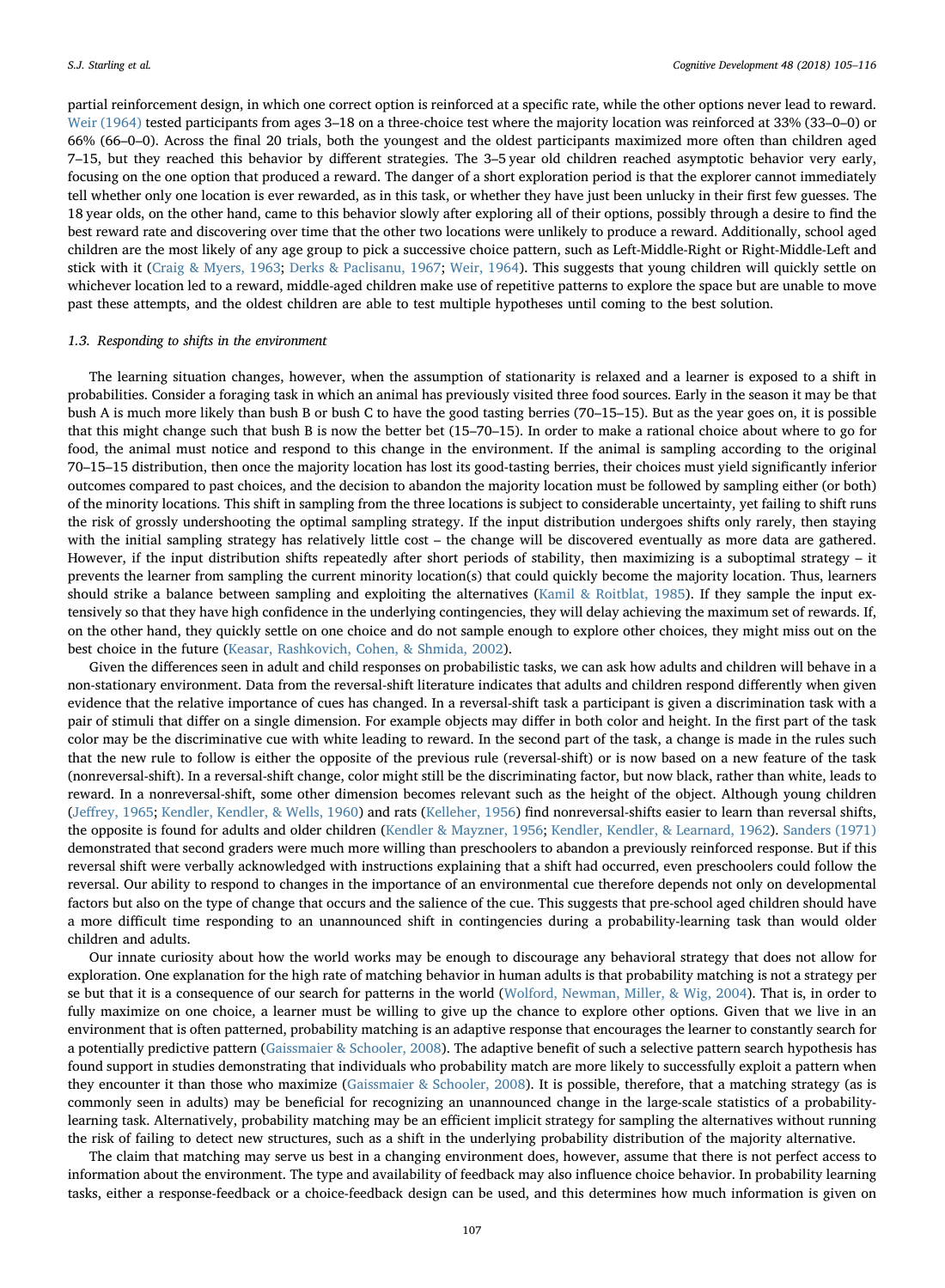each trial. In a response-feedback probability learning design the participant is only informed about whether they were correct or incorrect, but when they guess incorrectly they are not told what would have been the correct choice. When there are three or more options available, if you are incorrect you don't know which of the other possible choices was the correct answer. In a choicefeedback design, however, no matter which choice is made, the participant is always informed of what the correct answer had been. Both children and adults choose the majority location at a significantly higher rate in choice-feedback than in response-feedback designs [\(Weir, 1972](#page-11-15); [Witting & Weir, 1971\)](#page-11-32). The main explanation offered for this difference is that in the response-feedback task, because incorrect guesses cant signify which was the correct choice, it takes longer to build up the information necessary to form a representation of the statistics of the task.

Foraging situations are similar to response-feedback designs in that after making a bad choice (i.e., pick a flower that is not producing well) the forager is not informed which flower they should have visited. Additionally, if the previously poor-performing flower suddenly perks up, they have no way of knowing unless they have been sampling from it (thus making the compromise of cutting back on access to the best food source). In contrast, in a choice-feedback situation they aren't forced to sample from the minority location(s) in order to quickly become aware that the statistics of the environment have changed. Because they are always informed of the correct choice on each trial, a learner can safely maximize because they only need to pay attention to the feedback on each trial to see when a previously unrewarded choice is now reinforced. For that reason, probability matching, particularly if it is the result of pattern searching, might be counter productive in a choice-feedback, or ideal learning environment. A learner who is busy searching for a pattern might be slow to recognize that the entire distribution of rewards has shifted, and such a pattern search is not needed in a choice-feedback design.

#### 1.4. Goals of the present study

The goal of the present study was to examine how the behavioral strategies used by adults and children relate to their ability to recognize and respond to changes in the probabilities of a task structure. Adults and children (aged 4–6) were exposed to a 3- Alternative Forced Choice learning task in which they had to guess the location of a hidden object. The object location on each trial was probabilistically determined such that one of the three locations contained the hidden object on 70% of the trials, with the other two locations hiding the object on the remaining 30% of trials (i.e., 15%, 15%). After 80 trials the distribution changed without warning such that a new location became the most common (at 70%). We refer to this as the majority location. By examining the choice behavior of participants before and after this change, any age related differences in the ability to recognize and respond to changes in a probabilistic structure were explored. Based on age related differences seen in the reversal shift literature (Jeff[rey, 1965;](#page-11-24) [Kendler & Mayzner, 1956;](#page-11-27) [Kendler et al., 1960](#page-11-25), [1962](#page-11-28)) we predicted that our adult participants and oldest children would be the most successful at detecting the change in the distribution and responding accordingly and they should show a preference for choosing the new majority location after the change in distribution. It was predicted, however, that the younger children might not be able to make this shift and instead perseverate on the rule learned in the first distribution.

Unlike many classic studies that rely on a response-feedback design in which participants are only informed of the accuracy of their guess on each trial and not the "correct" choice, we used a choice-feedback design in the present study. By informing the participant about the location of the hidden object on each trial, regardless of their choice, we hoped to speed up the learning process. This also means that a participant is able to maximize on the most common location while still learning about the relative occurrence of each of the less common choices. Thus it was predicted that maximization, in addition to probability matching, would be a successful strategy for recognizing the change, unlike in traditional foraging situations where maximization is a suboptimal strategy. To further explore this, the relationship between speed of response to the switch and the behavioral strategy before the switch was examined. It was predicted that participants who maximized in the first half of the experiment would be faster at recognizing the change in the distribution of events than participants who chose the first majority location at a lower rate. Additionally a three-choice task was used because the large difference in reward level between the majority and the two minority locations before and after the switch should also help to highlight the change in the spatial distribution of the probabilities. These design features should allow for a shorter task in which young participants are able to build a representation of the first distribution and have experience with the second distribution before becoming too tired or bored.

## 2. Method

### 2.1. Participants

Children were recruited through a (a) database of former infant participants, (b) at two local daycares, and (c) from a summer daycare and activity program. Adults were paid \$5 for their participation. After completion of the study children tested in the lab were offered \$10 or a small prize (such as a t-shirt or tote bag), and children tested at a daycare or summer program were given a small bag of toys (such as bouncy balls and bubbles). Informed consent was obtained from the adults immediately before participation in the study. Consent was obtained for the children either immediately before the study (if completed in the lab) or previously (if tested in a daycare or summer program).

The final sample consisted of 35 children (21 female) with a mean age of 59.1 months (range 48.2–81.8 months) and 16 adults (9 female, age range 18–29). All adults either had completed their undergraduate degree or were currently enrolled in college. An additional 12 children were removed from analyses because of loss of interest (9), computer malfunction (1), extreme inattentiveness to the task (1), or because they had participated in a previous version of the experiment (1).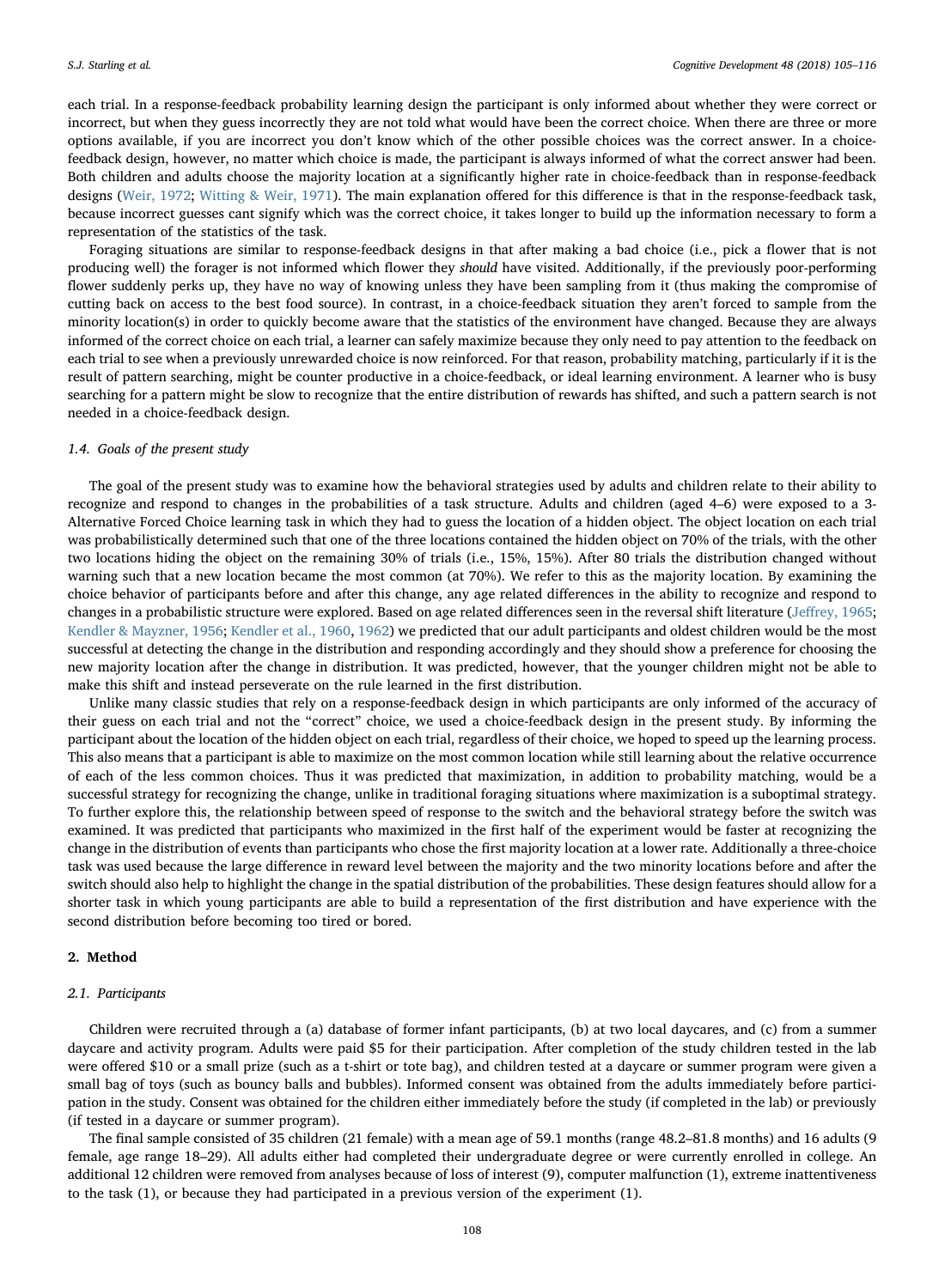### 2.2. Testing equipment

Adults were tested on one of two Dell Touchscreen-enabled computers in the laboratory. Children were tested either in a childfriendly testing room in the laboratory or in a quiet room at a local daycare or summer program. In the laboratory, the experiments were run on a Dell Touchscreen, and at the daycare or summer program the experiments were run on a Lenovo ThinkPad Touchscreen Tablet Laptop.

## 2.3. Stimuli

To provide children with an interesting task that would maintain their attention for dozens of trials, we used a total of 160 color images of children's toys (see examples in [Fig. 1\)](#page-5-0).

The toys were virtually hidden inside of square boxes colored red, yellow or blue. A "game show ding" sound was also used to indicate when the participant correctly guessed the toy's location.

### 2.4. Procedure

Participants were seated in front of the touchscreen computer and were told that they would be playing a guessing game. To start the game, participants were instructed to press the white "Go!" button on the touchscreen. This immediately started the first trial and brought up three colored boxes (red, yellow and blue) as shown in the left panel of [Fig. 2](#page-5-1). The participants were informed that these were toy boxes and that on each trial a toy would be hidden inside one of the boxes. Their task on each trial was to guess where they believed a toy was hiding. Upon pressing a box, a toy emerged out of the correct box on that trial, by slowly rising vertically, and then stopped above the box as shown in the right panel of [Fig. 2](#page-5-1).

If the choice by the participant was the correct box (i.e., where the toy actually was on that trial), it was additionally indicated by an auditory "ding" sound. If the incorrect location was chosen, the toy still rose out of the correct box, but no sound was played. The participant then had to click on the toy to make it disappear, and the "Go!" button immediately reappeared to start the next trial. There was no time limit and participants could take as long as they wanted to make their choice on each trial.

An experimenter was present for the entire time that the child participants performed the task. For the first few blocks or until the child clearly understood the procedure, the experimenter prompted the child to "guess where a toy is hiding". To further ensure that the child understood that the toys were actually coming out of one of the boxes on the screen, the experimenter also commented on the outcome of the first few trials such as "Look, the blocks were in the red box" or "You found the car in the yellow box".

Participants completed a total of 8 blocks of 20 trials. The correct location for each trial within each block was pre-set and pseudorandomized across blocks. Every block represented the overall statistics of the experiment (70%–15%–15), but the order of toy location was constrained such that there were no strings of five or more trials in a row for which the same box was the toy location. Participants completed four blocks (80 trials) with a fixed majority box location (i.e., 70% at Red), followed by four blocks with a different majority box location (i.e., 70% at Blue). The boxes themselves did not move or change color or position across all 160 trials. Thus, only the statistics of the task changed after the first 80 trials, such that although the same 70%–15%–15% percentages were used, one of the 15% boxes was now at 70% and the former majority box dropped to 15%. All six possible combinations of first and second location for the majority box were used across participants.

In order to help maintain children's focus and interest, there was a short break between each block during which the participants were given a sticker. Children were given a background picture (such as a backyard scene with a doghouse or a picture of a fishbowl) and an appropriate set of stickers (such as dogs or fish) to attach to the background. They were told that every time a purple star appeared on the touchscreen (the signal that a block had ended) they could put a sticker on their background picture. Adults were also provided with sticker rewards at the end of each block, but in addition were given information about what percentage of the experiment they had completed (e.g., 12.5%, 25%, etc.).

## 3. Results

## 3.1. Behavioral strategies after learning each probability distribution

To explore the behavioral strategies used by adults and children at the end of the 80 trials where the majority box location was invariant, each participant was classified according to their choice behavior on blocks 3–4, the final 40 trials of the first probability distribution, and blocks 7–8, the final 40 trials of the second probability distribution. We focused on these final 2 blocks so as to give participants time to reach their final behavior. Their percent choice of the majority location was used to categorize them as: Maximizers (> 85%), Probability Matchers (55%–85%), or Low Choice (< 55%).<sup>[1](#page-4-0)</sup> A 2 × 3 Fisher's exact test found that the

<span id="page-4-0"></span><sup>&</sup>lt;sup>1</sup> A range of behaviors that is called matching is not well defined in the literature, and thus the lower bound of our matching range was chosen based on the following reasoning. A participant who chose the majority location on 55% of trials and split their remaining choices equally between the two minority locations would end up with a 55%–22.5%–22.5% split. This would mean that the majority location would not only be selected on the majority of trials but it would also be chosen with at least a 2-to-1 ratio over either minority location. Thus, selecting the majority location less than 55% was labeled Low Choice.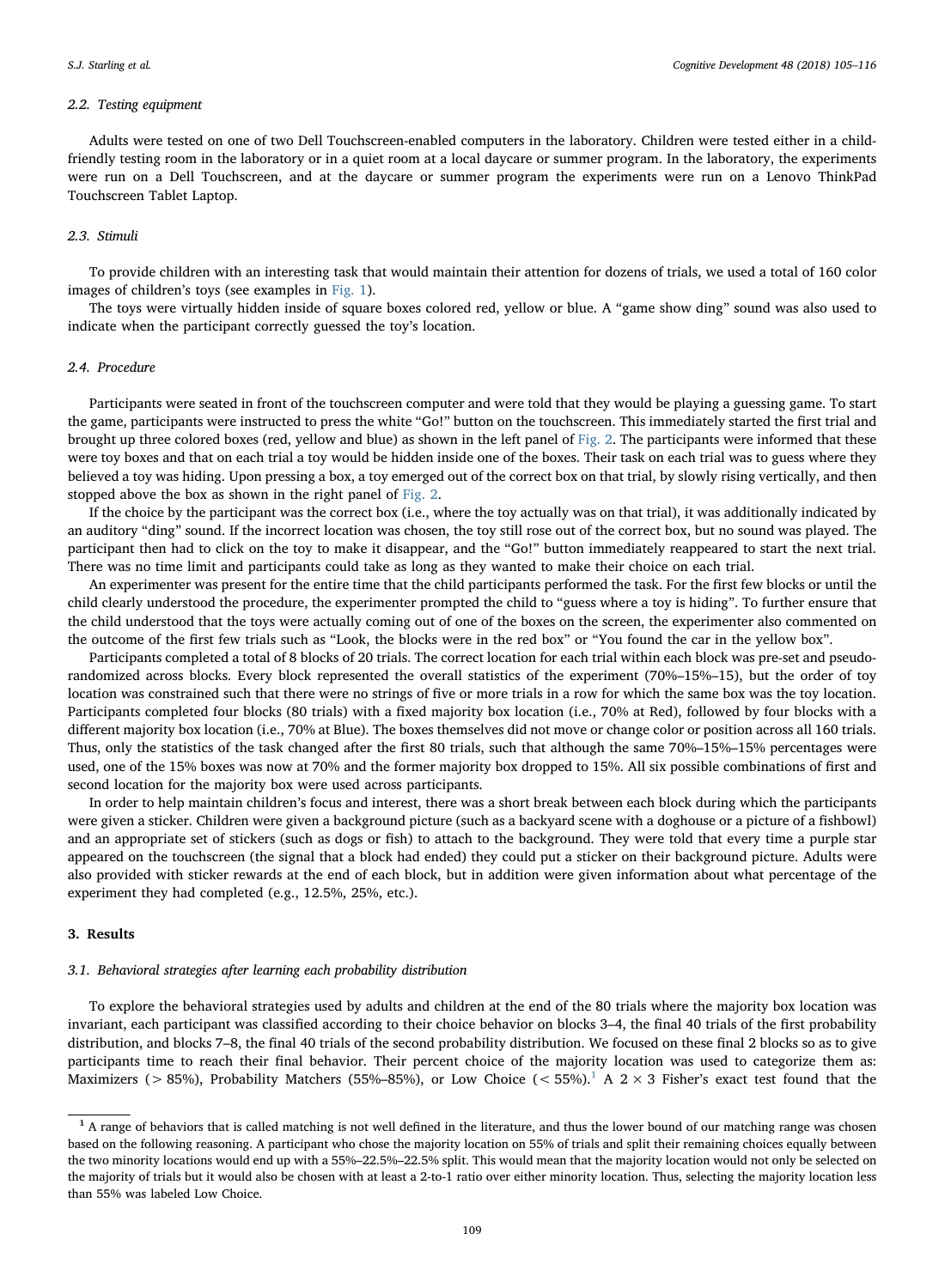<span id="page-5-0"></span>

Fig. 1. Examples of toys used in the experiment. (For interpretation of the references to colour in the text, the reader is referred to the web version of this article.)

<span id="page-5-1"></span>

Fig. 2. Screenshot of experiment before (image on left) and after (image on right) a choice is made. This is identical regardless of the accuracy of the choice. (For interpretation of the references to colour in the text, the reader is referred to the web version of this article.)

categorization of behavioral types in the final two blocks of the first distribution across age groups was not significantly different  $(p = 0.13)$  (see [Fig. 3\)](#page-5-2). This suggests that overall choice of the majority box across participants in blocks 3–4 was similar (68.2% of trials for children and 75.8% for adults). While 15/16 (93.8%) adults matched or over-predicted the majority location, 27/35 (77.1%) of children did so, with the other 8 children (22.9%) choosing the majority location less often than it occurred. A similar analysis of the last 40 trials from the second probability distribution yielded an age related difference in behavior. A  $2 \times 3$  Fisher's exact test found that the categorization of behavioral types across age groups for blocks 7–8 was significantly different ( $p = 0.04$ ). While 12/16 (75%) adults matched or over-predicted the majority location, only 14/35 (40%) of children did so.

Using data from the last two blocks of the two probability distributions, a two-way repeated measures analysis of variance with age group and distribution (pre or post-switch) as factors was also run. There was a main effect of age, with adults choosing the relevant majority location more often than children (F(1,49) = 6.38,  $p = 0.01$ ,  $n^2 = 0.12$ ), and a main effect of distribution, with participants choosing the relevant majority location more often before the switch than after  $(F(1,49) = 23.25, p < 0.0001,$  $\eta^2 = 0.32$ ). An age x pre/post switch interaction did not reach significance (F(1,49) = 3.25, p = 0.08,  $\eta^2 = 0.06$ ), but it may suggest that children were more likely than adults to have their pre-switch choices interfere with their ability to move on to the post-switch distribution. This possibility is addressed in further analyses.

<span id="page-5-2"></span>To further examine this trending interference effect, terminal performance in both halves of the task was compared to indicate how well individual participants were able to fully recover after the change in the probability distributions. Average choice of the majority location in the last two blocks of each distribution (blocks 3–4 and 7–8) was calculated for each participant and the correlation between these values was determined. On average adults showed a slightly higher level of choice of the majority location



Fig. 3. Proportion of adult and child participants who fell into each of the three behavioral categories in the final 40 trials of the first and second distributions.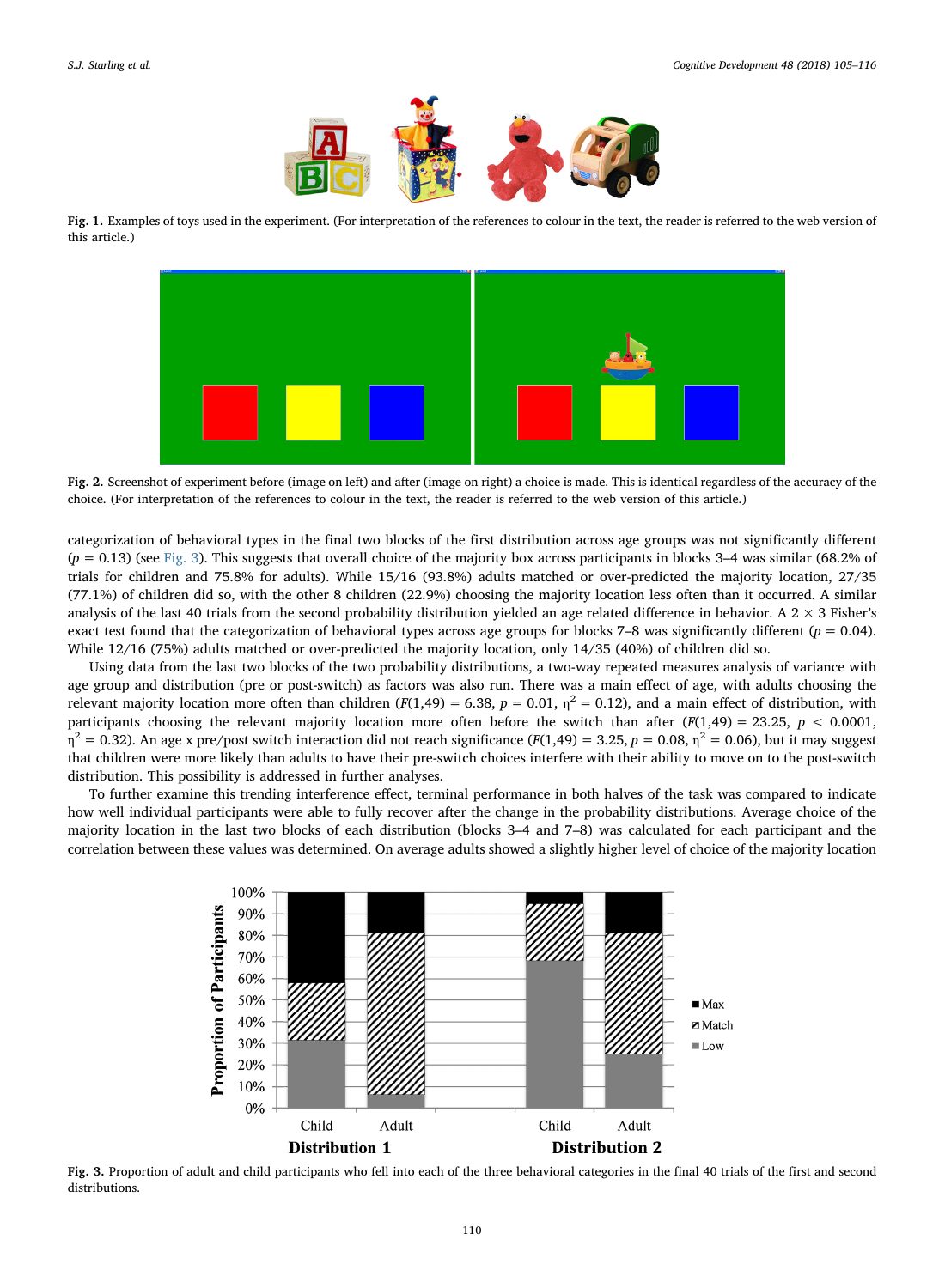<span id="page-6-0"></span>

Fig. 4. Sample child participant (aged 62.7 months) who switched from majority choice of the 1st distribution majority location to the 2nd distribution majority location.

in the last two blocks before the switch than in the final two blocks after the switch (75.8% and 67.2% respectively). A correlation revealed that the extent of choice of the majority location before and after the switch was significantly related,  $r = 0.547$ ,  $N = 16$ ,  $p = 0.029$ , two tailed. However, inspection of the data revealed that one individual (who happened to be categorized as "Low Choice" in both halves) drove this correlation. When this participant is removed, the correlation was no longer significant,  $r = 0.481$ ,  $N = 15$ ,  $p = 0.069$ , two tailed.

Overall children showed a much higher level of choice of the majority location in the final two blocks of the first distribution than in the second distribution (68.2% vs. 44.4%). A two-tailed t-test found this difference in choice level to be significant,  $t(18) = 3.09$ ,  $p < 0.01$ ,  $d = 0.86$ . However, unlike adults, the correlation between choice of the majority location in the final 40 trials before and after the switch was significant,  $r = 0.35$ ,  $N = 35$ ,  $p = 0.04$ , two tailed. While level of choice for the end of the first block was not predictive of level of choice for the second distribution for adults, it was so for children. Thus the level of success obtained by children in the first distribution predicted their subsequent success in the second distribution.

## 3.2. Strategies in response to the change in probability distribution

<span id="page-6-1"></span>Given that the change in majority location from the pre- to post-switch probability distributions was not explicitly marked, either by instruction or by altering the visual display, there was an inevitable disruption in participants' responses immediately after the switch. Individual children displayed a range of behaviors from pre- to post-switch blocks: some children appeared to recognize and respond accordingly to the change in the probability distribution (for example see [Fig. 4\)](#page-6-0), while others did not appear to change their strategy after the switch (for example see [Fig. 5\)](#page-6-1).



Fig. 5. Sample child participant (aged 57.1 months) who stayed with majority choice of the  $1<sup>st</sup>$  distribution majority location for the entire study even after the switch in majority box location.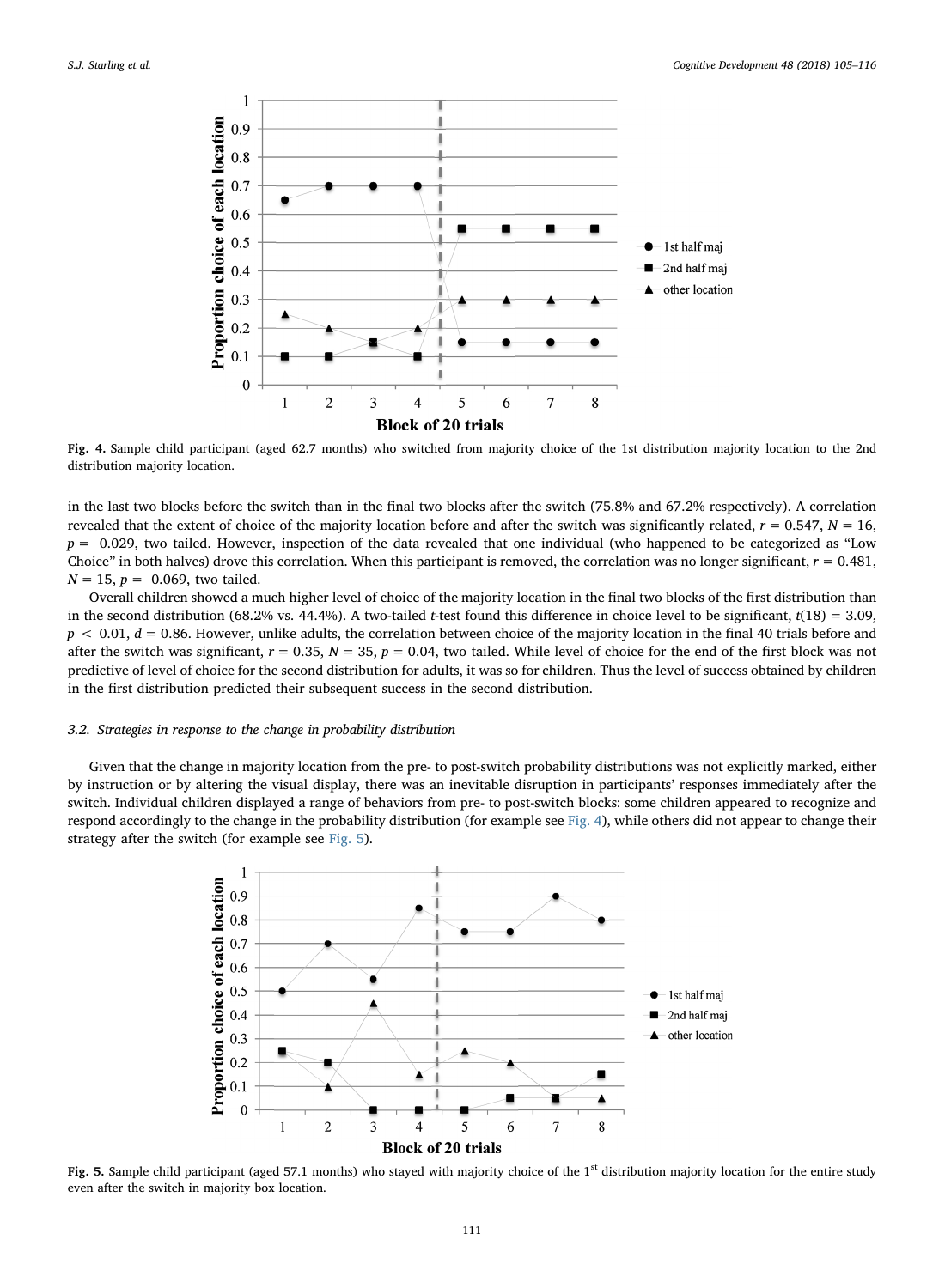<span id="page-7-0"></span>

Fig. 6. Categorization of adult and child behavior in response to the change in distribution. This is based on a comparison of their level of choice of the current majority location in the final block of 20 trials both before and after the change in distribution.

To explore the range of pre- vs. post-shift behaviors shown by adults and children, each participant was identified as exhibiting one of four behavior patterns based on their average choice of the majority location in blocks 4 and 8 (the last block in each of the two probability distributions). First, we excluded participants who did not choose the majority location in Block 4 (Maj-1) on at least 50% of the trials because this implies they did not understand the task or were otherwise performing unreliably. Additionally, we excluded one participant who inexplicably chose the third box, which was never the majority location, on half of the trials after the switch. We refer to both of these types of participants as falling in the "other" category. Second, given Maj-1 was greater than 50%, three additional categories were defined based on how participants responded during Block 8 to the new majority location (called Maj-2). In particular we asked whether or not the participant fully or partially shifted their focus to the new majority location or whether they remained with the original majority location:

- Switch: Maj-2 was greater than either of the other two locations (as Maj-1 was in the first half).
- Reduced: Maj-1 remained higher than the other two locations, including Maj-2, but Maj-1 dropped by at least 15% from its preswitch level.
- Stay: Maj-1 remained higher than the other two locations and did not drop more than 10% from its pre-switch level.

Using this categorization system, the children and adults exhibited the frequency distribution shown in [Fig. 6](#page-7-0). For children: Switch (19), Reduced (5), Stay (5) and Other (6); and for adults: Switch (14) and Reduced (2). A  $2 \times 4$  Fisher's exact test found that the categorization distribution across age groups was trending ( $p = 0.07$ ).

<span id="page-7-1"></span>We then asked whether age was a predictor of switching. Overall, the children who showed the Switch pattern were the oldest,



Fig. 7. Average age of child participants by response to the change in distribution.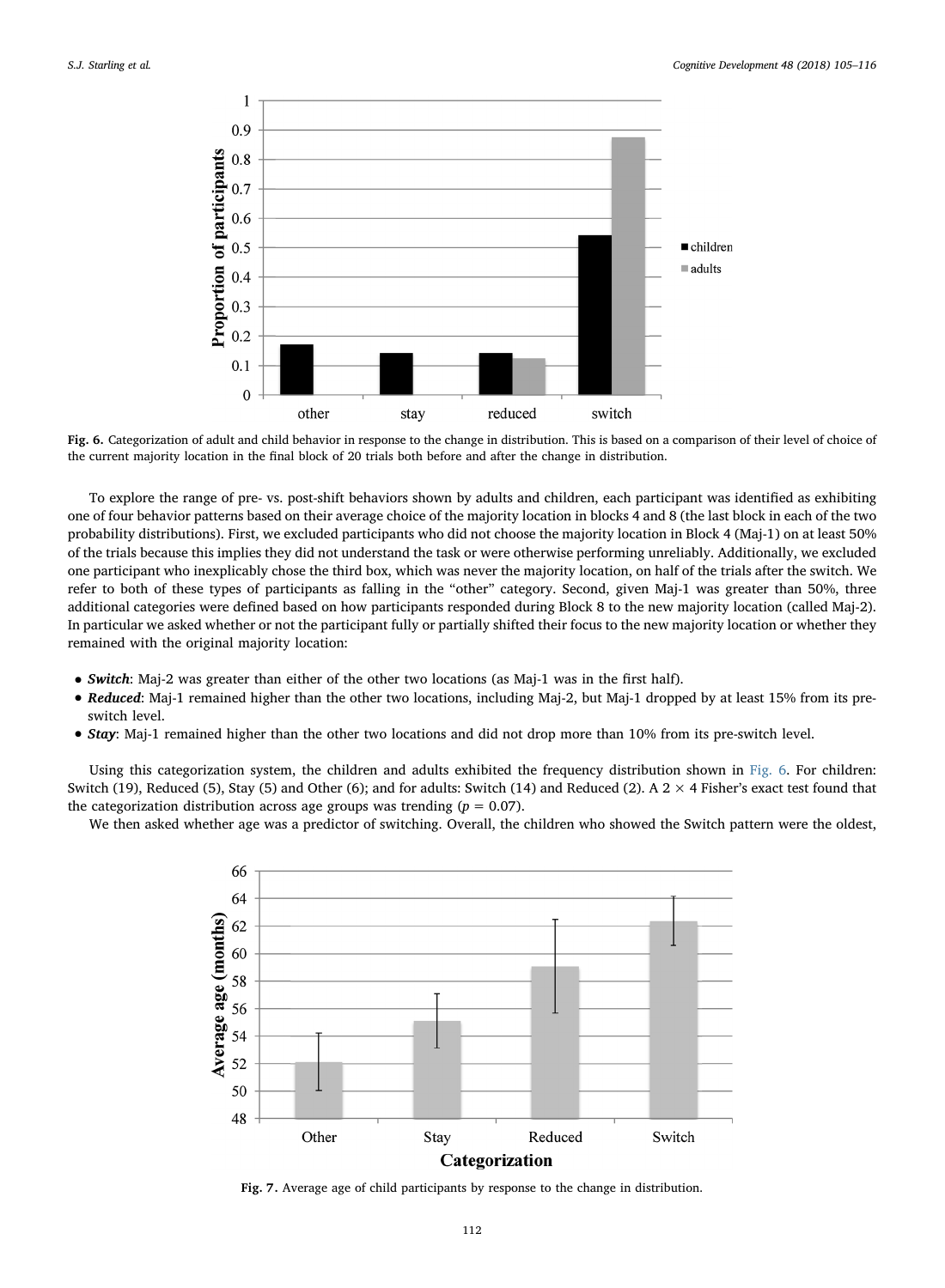followed by those who showed the Reduced pattern, the Stay pattern, and finally the Other pattern (see [Fig. 7](#page-7-1) below).

A one-way analysis of variance revealed a significant main effect of child age for these four categorization patterns, F  $(3,31) = 4.43$ ,  $p = 0.01$ ,  $n^2 = 0.30$ . Post hoc comparisons using the Tukey HSD test indicated that the average age for the Switch group ( $M = 62.4$ ,  $SD = 1.8$ ) was significantly greater than the average age for the Other group ( $M = 52.1$ ,  $SD = 2.1$ ) ( $p = 0.01$ ). No other direct comparisons reached significance.

## 3.3. Effect of first half behavioral strategy and speed of recovery

Another metric of the disrupting effect of the switch in probability distributions is how quickly participants respond to the switch in the majority location. For example, a participant who spent the first half of the experiment maximizing on the majority location might be particularly quick to notice when that location suddenly became unproductive. To further explore this possibility, speed of recovery was examined by computing how rapidly participants' responses shifted to Maj-2. We used a 5-trial moving window (i.e., a smoothing algorithm) to deal with the discrete nature of responses on our task (i.e., the fact that only 1 of 3 choices was possible on each trial). By smoothing over a small set of trials we are able to see how behavior is changing within and across groups of participants while accounting for the high variability we would expect to find across participants and trial-to-trial. The first window is the average choice behavior for trials 1–5 after the switch, the second window for trials 2–6, and so on. For each participant, this created 10 data points over the first 14 trials. This 5-trial time window was chosen because it reduced trial-to-trial variability for time windows with fewer trials and yet provided a measure of each participant's learning curve. The first 14 trials were the focus of this learning curve because visual inspection of the data showed that participants tended to reach asymptotic performance by the 15th trial. We then averaged these smoothed functions across participants and plotted them separately for the 12 adults who were Probability Matchers in the final two blocks of the first half of the experiment and the 3 adults who were Maximizers. Because only one adult participant fell in the Low Choice category, that category was removed from further analyses so as to focus on those participants who clearly mastered the first probability distribution.

[Fig. 8](#page-8-0) shows average proportion choice in the 10 temporal windows for the two behavioral pattern types (Probability Matchers and Maximizers). We fit a linear mixed model to the data using percent choice of the new majority location as the dependent variable, with both behavioral category in the first half (Match and Max) and log of the window number as independent variables, and category by log of window as the interaction term. The model demonstrated that Match participants started after the switch with a predicted accuracy intercept of 0.25. The Max participants started with a significantly higher predicted accuracy of choice of the new majority location with an intercept of 0.47,  $F(1, 146) = 80.7$ ,  $p < 0.001$ . Both groups showed a positive increase in choice probability. The Match group had a positive slope of  $\beta = 0.07$  and the Max group had a slope of  $\beta = 0.23$ . These slopes are significantly different,  $F(1, 146) = 4.65$ ,  $p < 0.05$ . These analyses support the hypothesis that Maximizers more readily switch their choice behavior after a change in the probability distribution than do Matchers.

The same analysis was conducted on the child data, again only with those participants who demonstrated successful learning of the first probability distribution. The 8 children with Low Choice patterns were removed and this left 26 children: 15 Probability Matchers and 12 Maximizers (see [Fig. 9\)](#page-9-0). The model demonstrated that Match participants started after the switch with a predicted accuracy intercept of 0.27. The Max participants started with a significantly higher predicted accuracy of choice of the new majority location with an intercept of 0.40,  $F(1, 266) = 4.58$ ,  $p < 0.05$ . The Match group had a slight but not significantly negative slope of  $β = -0.02$ . The Max group had a slope of  $β = -0.07$  which is not significantly different from the Match group,  $F(1, 266) = 1.47$ ,  $p = 0.23$ . These analyses suggest that both adult and child maximizers respond to the switch in distribution more quickly than do matchers. However, the child maximiers, in contrast to adults, do not show a significantly higher slope than matchers. This suggests that this initial benefit does not appear to hold true for the children after the first few trials.

<span id="page-8-0"></span>

Fig. 8. 5-trial moving window analysis showing average choice of the new majority location choice for adults at the start of the second distribution.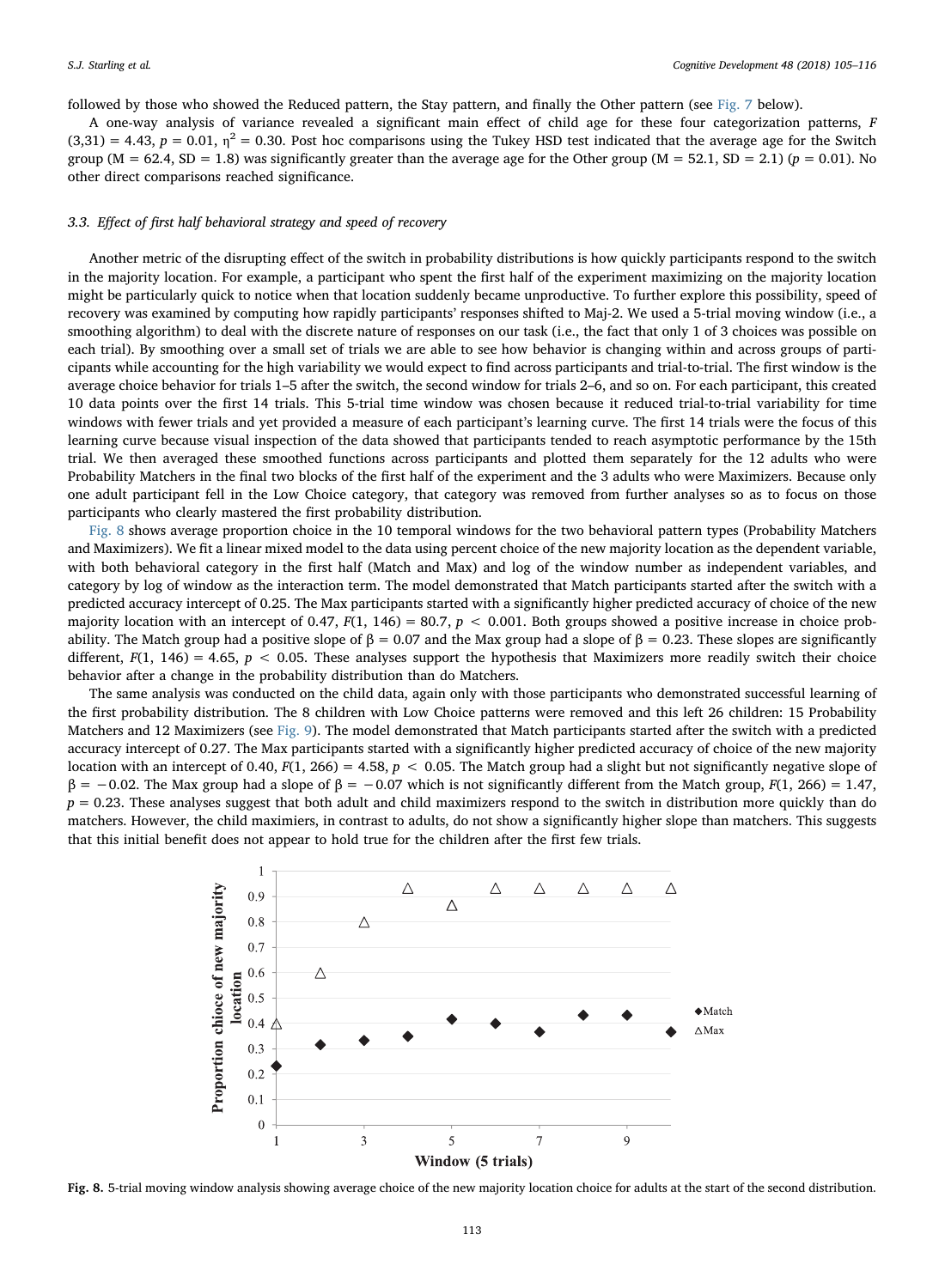<span id="page-9-0"></span>

Fig. 9. 5-trial moving window analysis showing average choice of the new majority location choice for children at the start of the second distribution.

## 4. Discussion

The classic probability learning literature provides a method for examining how individuals make predictions about upcoming events in a probabilistic environment. In a stationary probabilistic learning environment adults tend to probability match by directly matching the exposure probabilities observed in the environment or slightly over predicting the most common event, whereas children are more likely to maximize by focusing on the most likely option observed across trials (i.e. [Gardner, 1957;](#page-11-13) [Stevenson &](#page-11-33) [Weir, 1959\)](#page-11-33). However, the probabilities that we experience in everyday life are rarely stationary. Thus, it is possible that the developmental differences observed in probability learning tasks are at least partially reflective of how adults and children deal with non-stationarity, and not entirely about fundamental differences in probability learning per se.

#### 4.1. Developmental differences in performance

In the current study preschool aged children and adults were exposed to such a non-stationary task. We found that tracking and responding to the change in the probabilities was not difficult for the adults, as would be expected given previous evidence that adults can track local changes in statistics [\(Edwards, 1961](#page-11-34); [Qian, Jaeger & Aslin, under review\)](#page-11-35). Their average choice of the majority location at the end of each half of the experiment was relatively high (only 1 participant failed to either probability match or maximize responding to the majority location), and correlations between their average choice across the two halves of the experiment were trending.

In comparison to adults, children showed much more variable performance. Slightly more than half of our child participants appeared to truly respond to the change in spatial distribution of the probabilities by "Switching" strategies and now attending to the new majority location. This could be due to a difference in their underlying expectations about the world. If children expect a stationary environment, then they may be disinclined to believe that global rules may shift. Perhaps young children have a higher threshold than do adults for variability in their environment before they accept that the distribution has changed. It may take additional maturity or experience for them to discover that the variability in a task is due to global changes rather than local ones. Alternatively, it is possible that our younger participants didn't have enough data to convince them to throw out their initial hypothesis about the learning task. With additional time and exposure, they may have gained the input needed to be certain that a change in the underlying probability distributions had occurred.

Either of these explanations is consistent with our finding that the children who demonstrated a switching behavior by changing their choice behavior in response to the change in the probability distributions were the oldest on average (mean age of 62.4 months). This is mirrored in the behavior we observed in adults. Those children who chose a strategy that was unrelated to the input by focusing entirely on a minority location were the youngest on average (mean age of 51.5 months). This significant age effect is evidence of an ongoing developmental change in strategy or general ability to track changes in statistics that begins to emerge during the preschool years. Although it did not quite reach statistical significance, those children who made the shift were also older on average than those who "stayed" (mean age of 55.1 months) by perseverating in choosing the box that was most rewarded in the first half of the study. This is in accord with findings from the reversal-shift literature showing that school aged children are more likely than preschoolers to give up on a previously learned rule ([Sanders, 1971\)](#page-11-29). In the present experiment, only the oldest children were able to both learn the first rule (e.g., blue box is most common) and then later accept a new rule (e.g., red box is now the most common). As [Sanders \(1971\)](#page-11-29) demonstrated, preschool aged children are also much more willing to abandon a previous rule when they are specifically told that a change has occurred. It is possible that these younger children, who "stayed" or merely "reduced"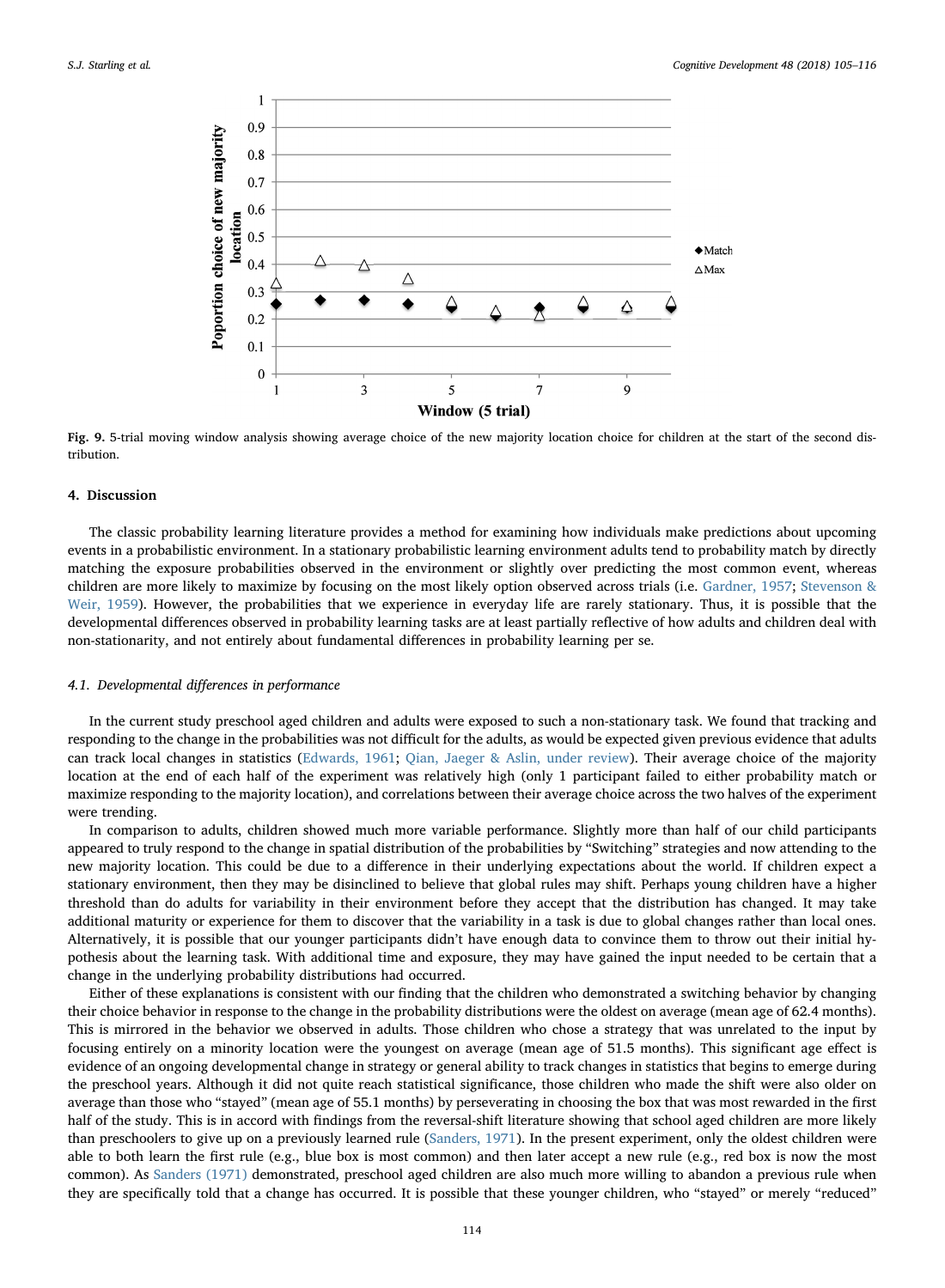their responding to the previously relevant majority location (Maj-1), might have responded to the change in the majority location (Maj-2) if there had been some external cue signaling the change in the environment.

Of course they may also be a range of underlying cognitive changes that play a role in the age-based changes we see in this task but these are unlikely to be the sole explanation of what we find. For example, some of the differences we see between the adult and child participants, and within our child group may be driven by differing motivational factors. The only rewards that participants receive for a correct choice were a simple auditory feedback and the knowledge that they were learning. This is quite minimal when compared to a food reward for a foraging animal. Future work may explore whether differences in motivation are partially responsible for developmental changes in probability matching. Our goal here, however, is not to provide a mechanistic account of the behavior, but to demonstrate the changes that occur across development. Future detailed studies will be needed to sort out the relative role of attention and working memory, among other skills, on the behavior of children and adults in probability learning tasks.

#### 4.2. Value of maximization behavior

One hypothesis about why learners might probability match, when this is clearly a sub-optimal strategy, is that probability matching allows for continual exploration of non-majority locations. If learners quickly maximized, they would never be open to the possibility that the majority location has undergone a switch. Although previous findings have demonstrated that probability matchers are more likely than maximizers to recognize a pattern when it occurs [\(Gaissmaier & Schooler, 2008](#page-11-31)), in the present study it was the adult maximizers who were fastest at recognizing the shift in the probability distribution (from Maj-1 to Maj-2). For the matching participants there was a slow and steady increase in choice of the new majority box over the first 14 trials after the switch. For the maximizers, however, there was an immediate change in response behavior as seen in an increase in choice followed by a plateau (see [Fig. 8\)](#page-8-0).

The basis for this rapid switching response in maximizers is not entirely clear. One explanation for the fast recovery of the maximizers focuses on the high level of accuracy maximizers would have experienced at the end of the first half of the task. As [Goodnow \(1955\)](#page-11-36) explains, in order for a participant to show maximization behavior, they must come into the task with a specific set of expectations or beliefs. Although maximization will lead to a higher rate of accuracy than probability matching, it can never result in perfect accuracy. Thus, in order to maximize, a participant must make a strong commitment to one option and accept a level of accuracy less than 100%. We can consider two "ideal learners" – the perfect maximizer and the perfect probability matcher. In this example, a perfect maximizer will choose the 70% location on 100% of trials. They give up on the possibility of correctly guessing on 3 out of every 10 trials in order to get that relatively high level of accuracy. By choosing all three locations at the rate they were presented, a perfect probability matcher, on the other hand, will only be accurate on 53.5% of trials. By hoping for perfection, probability matchers actually have lower overall accuracy. Now if the switch occurs and they do not respond in any way, the perfect maximizer will drop from 70% accuracy to only 15% accuracy (because they are only selecting a minority location). A perfect probability matcher who makes no change, on the other hand, will drop from 53.5% to 23% accuracy. This occurs because they now select one of the 15% locations on 70% of trials (10.5% accuracy), and select the 70% and the other 15% location each 15% of the time (10.5% and 2.3% accuracy respectively). This is a relatively small change when compared to that experienced by the maximizers. For this reason, it is possible that a maximizer would be faster to recognize this dramatic change, as can be seen in their almost immediate high rate of choice of the new majority location. Additionally, a probability matcher who reaches this behavioral style through pattern searching may be too focused on the goal of finding the "perfect solution" to take full advantage of the available feedback.

This response to the drop in level of reward may also interact with the type of design that is used. In the choice-feedback design used in the present study, the learner is given information about the correct location of the hidden object on each trial regardless of their actual choice. This means that the participant does not need to actually sample from the minority locations in order to discover how often they are rewarded. When a response-feedback design is used rather than this ideal learning situation, how will maximizers fare? In both types of designs when the switch happens the maximizer will experience a larger drop in reward than the matcher, but in a response-feedback design they will not have been told which location they should now favor. Future work employing a responsefeedback design may find that the willingness of the probability matcher to sample from the minority locations works to their benefit when detecting a shift in the probabilities.

Although we find evidence for faster recovery after the switch for adult maximizers than for adult probability matchers (a maximization benefit), this was a more mixed result in the children. Although the children who maximized did have a higher rate of choice of the new majority location in the first 5 trial window, they did not have a higher slope than the matchers. Unlike the adults where the choice behavior for the two groups clearly diverged, for children this initial benefit quickly disappeared (see [Fig. 9\)](#page-9-0) One possible explanation for this developmental difference is that to take full advantage of being a maximizer, even when feedback is available on each trial when that guess is wrong, is something that preschoolers find very difficult. Denison [et al. \(2013\)](#page-11-10) propose the "Sampling Hypothesis" to account for this difficulty. They argue that the inconsistency demonstrated in child behavior on tasks similar to those used here may result from the fact that children are sampling from a large set of possible hypotheses about the world. Application of those hypotheses will depend on the likelihood of each. By this view, when children probability match (as 26% did in our task) it could be due to them using a complex, rational approach to generating hypotheses (i.e., implicitly juggling many competing hypotheses). It is possible that the higher rate of maximization seen in children (42% of our child participants) is based on a developmental stage in which only a single hypothesis is implicitly available in a given task context. If this single hypothesis is more entrenched in children than in adults, it may not have allowed them to have the maximization benefit seen in adults who remain open